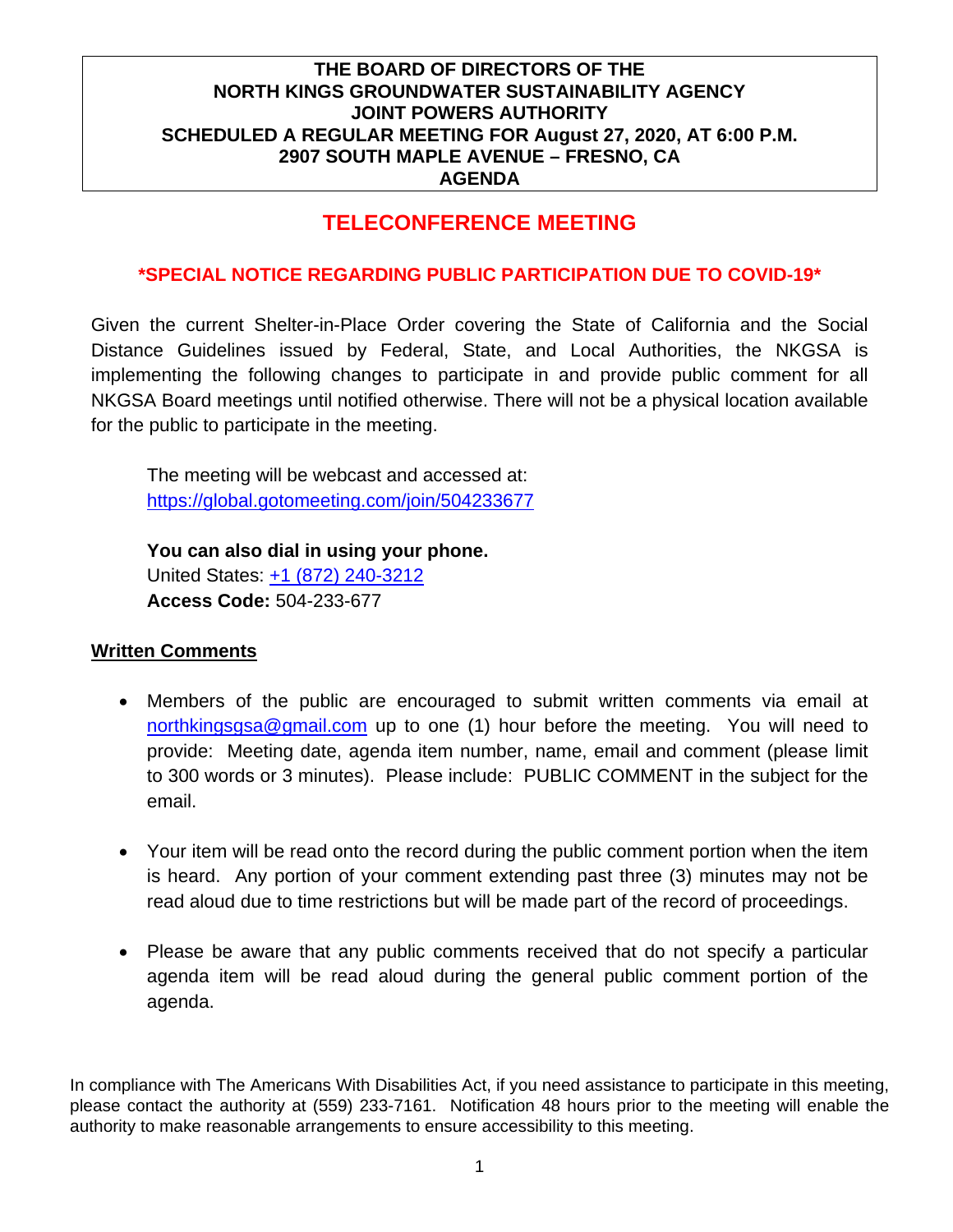## **TELECONFERENCE MEETING**

• If a written comment is received after 5:00 p.m. on the day of the meeting, efforts will be made to read the comment into the record. However, staff cannot guarantee that written comments received after 5:00 p.m. will be read. All written comments that are not read into the record will be made part of the record of proceedings, provided that such comments are received prior to the end of the NKGSA Board Committee meeting.

### **Verbal Comments**

- If you wish to speak to the NKGSA Board on the item by telephone, you must contact the NKGSA Executive Officer at (559) 233-7161 x. 7109 no later than 5:00 p.m. on the day of the meeting.
	- o You will be asked to provide a phone number to call you during the meeting. You will also be asked for your name so that you can be called when it is your turn to speak.
	- $\circ$  You will be called during the comment section for the agenda item on which you will speak.
	- $\circ$  You may be put on hold until your name is called by the Executive Officer.
	- o Your comment period will be limited to three (3) minutes.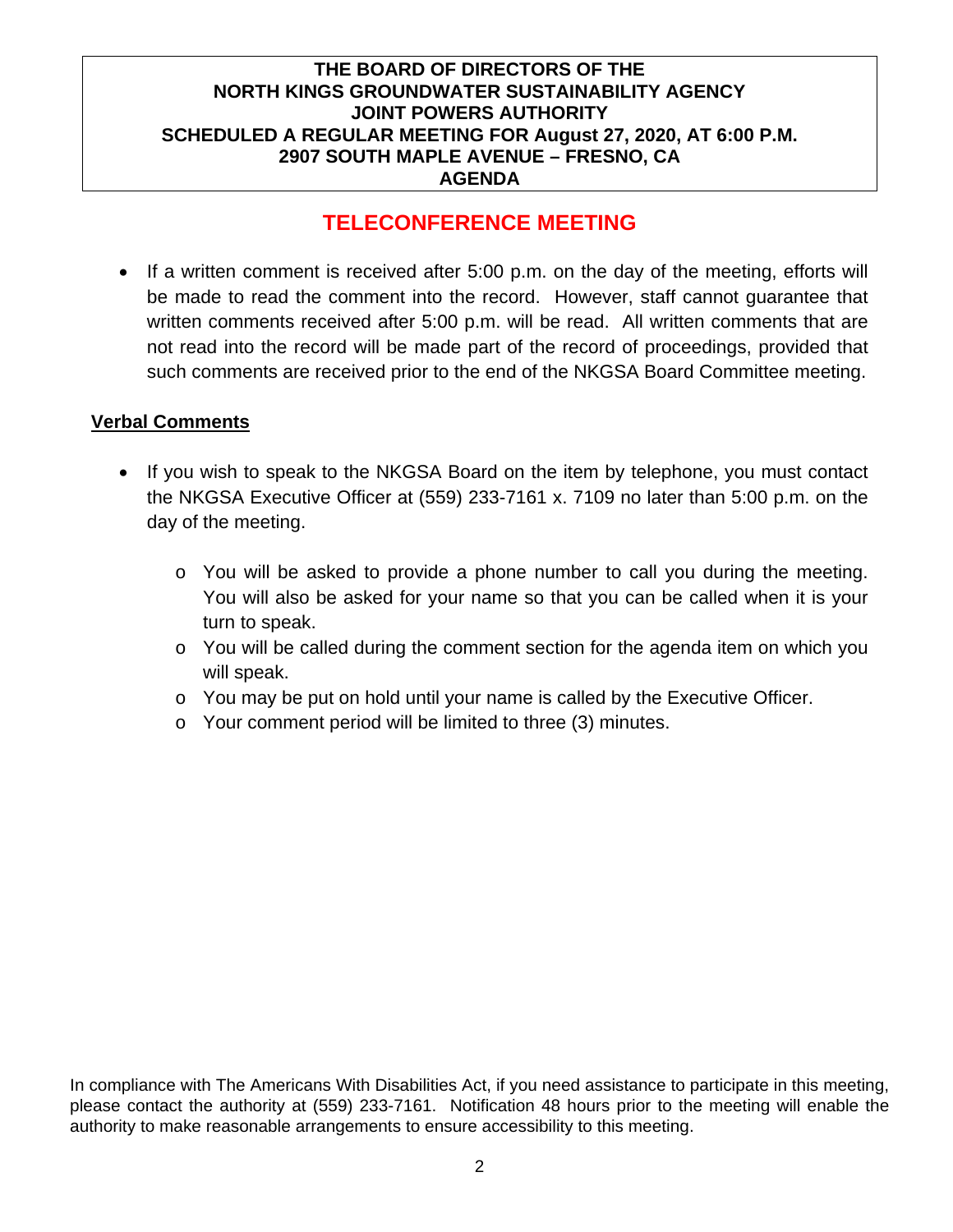# **TELECONFERENCE MEETING**

## **1. PLEDGE OF ALLEGIANCE**

## **2. REVIEW AGENDA**

Additional Agenda Items – Requires Majority Approval of Board - §54954.2(b)

## **3. REVIEW OF FUTURE MEETINGS**

### **4. PUBLIC PRESENTATIONS (for items not on agenda) – 3 Minutes Maximum Per Person, 10 Minutes Maximum Per Subject**

### 5. **POTENTIAL CONFLICTS OF INTEREST**

Any Board Member who has a potential conflict of interest may now identify the item and recuse themselves from discussing and voting on the matter. [FPPC §18705]

### **6. ADMINISTRATIVE MATTERS**

- a. Discussion/Possible Action on Board Meeting Minutes May 28, 2020
- b. Kings Subbasin Coordination Update (Samuelian)
- c. Water Conditions Update (Claes)
- d. Advisory Committee Update (Redelfs)
	- i. Workgroup Formation Update

## **7. FINANCIAL MATTERS**

- a. Discussion/Possible Action to Approve Expense Report for May 2020 to June 2020 (Hailey)
- b. Discussion/Possible Action to Approve Expense Report for July 2020 (Hailey)
- c. Discussion Draft Financial Statements as of June 30, 2020 (Hailey)
- d. Discussion Invoices for 2020/2021 Member Contributions and 2019/2020 **Adjustment**

## 8. **EXECUTIVE OFFICER REPORT (Chauhan)**

- a. KRCD Subsidence Monitoring Cost-Sharing Agreement
	- i. Discussion/Possible Action to Approve Elevation Monitoring Cost-Sharing Agreement
- b. GSP Public Comment Update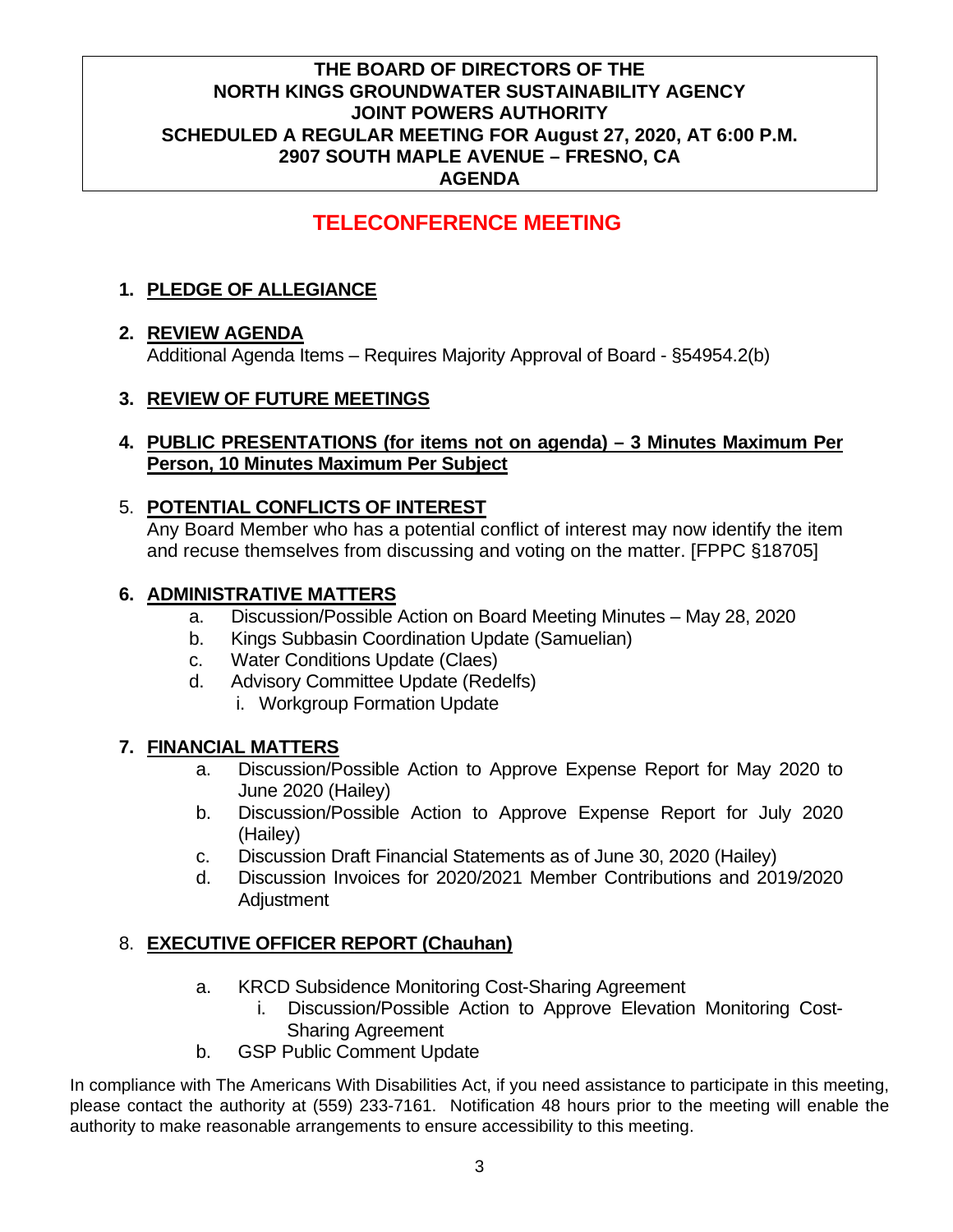# **TELECONFERENCE MEETING**

- c. Member Agency Overdraft Responsibility Update
- d. Representative Monitoring Network Update
- e. Miscellaneous

### **9. DIRECTORS REPORT**

#### **10. ADJOURNMENT**

Note: This agenda is posted pursuant to the provisions of the Government Code commencing at Section 54950. The date of this posting is August 24, 2020. Posting locations are: 1) Fresno Irrigation District Office; 2) NKGSA Website; and 3) Notice Box located in front of 2907 S Maple Avenue – Fresno, CA (24 hour access available on District website and in the mailbox in front of building).

"In accordance with California Government Code Section 54957.5, any writing or document that is a public record, relates to an open session agenda item and is distributed less than 72 hours prior to a regular meeting, will be made available for public inspection in the District offices during normal business hours. If, however, the document is not distributed until the regular meeting to which it relates, then the document or writing will be made available to the public at the location of the meeting."